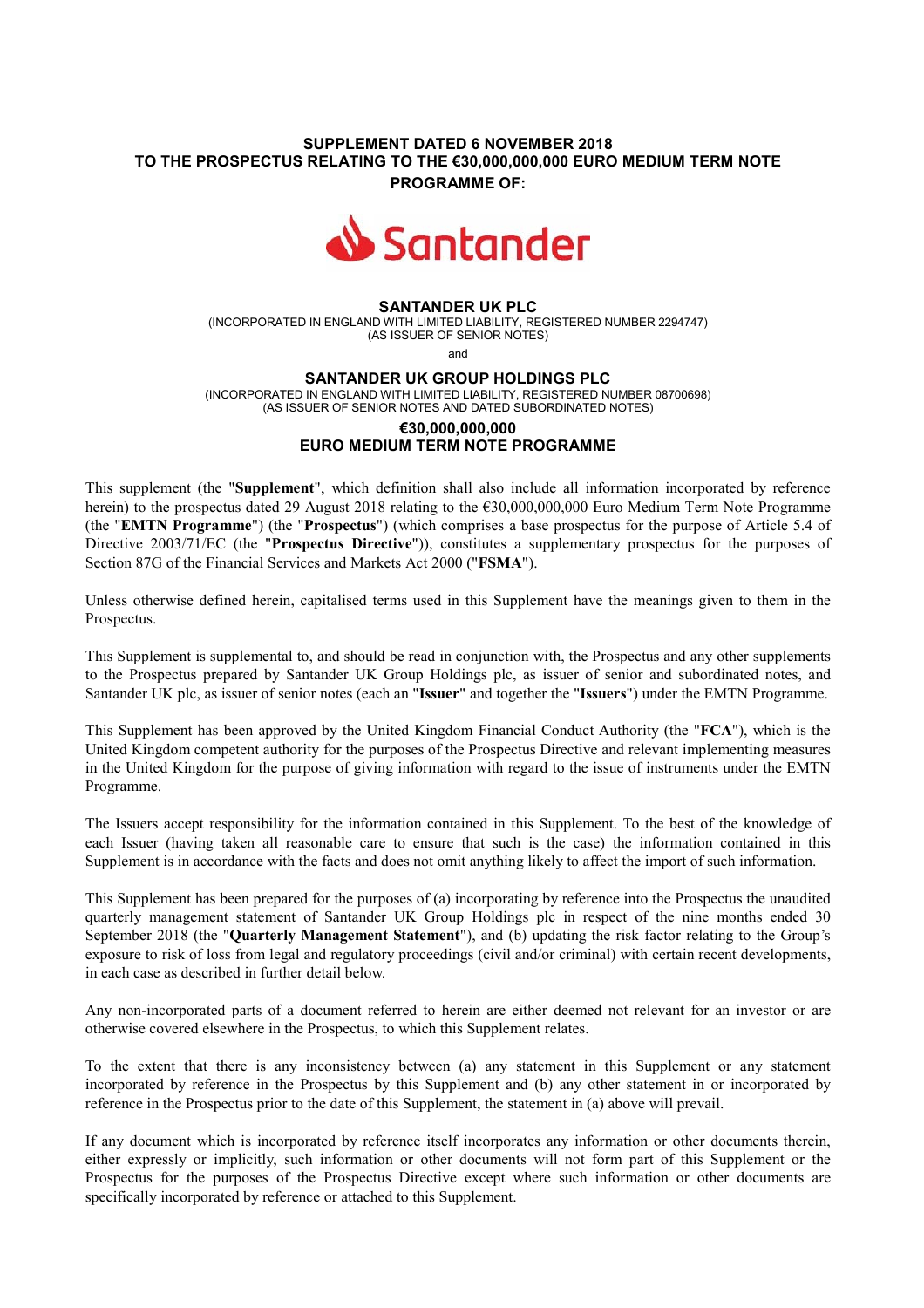Any information in the documents incorporated by reference which is not incorporated in and does not form part of this Supplement is not relevant for investors or is contained elsewhere in the Prospectus to which this Supplement relates.

Save as disclosed in this Supplement and the Prospectus, no significant new factor, material mistake or inaccuracy relating to information included in the Prospectus has arisen or been noted, as the case may be, since the publication of the Prospectus.

In circumstances where Sections  $87Q(4) - (6)$  of the FSMA apply, investors who have agreed to purchase or subscribe for securities before this Supplement is published have the right, exercisable before the end of the period of two working days beginning with the working day after the date on which this Supplement was published, to withdraw their acceptances by sending a written notice of withdrawal (which must include the full name and address of the person or entity wishing to exercise such statutory withdrawal right and identify the transferable securities to which that statutory withdrawal right relates) by electronic mail to treasurylegal@santander.co.uk.

## **DOCUMENTS INCORPORATED BY REFERENCE**

On 31 October 2018, Santander UK Group Holdings plc published its Quarterly Management Statement.

Such Quarterly Management Statement is hereby incorporated in, and form part of, the Prospectus.

A copy of the Quarterly Management Statement has been submitted to the National Storage Mechanism and are available for viewing at: http://www.morningstar.co.uk/uk/NSM.

The Quarterly Management Statement is available for viewing at: http://www.santander.co.uk/uk/about-santanderuk/investor-relations/santander-uk-group-holdings-plc/.

## **UPDATE OF RISK FACTOR**

The risk factor entitled "*The Group is exposed to risk of loss from legal and regulatory proceedings (civil and/or criminal*)" shall be supplemented by deleting the penultimate paragraphs commencing with the wording "The Group is from time to time subject to […]" and ending with the wording "[…] are reviewed periodically" with the following language:

"The Group is from time to time subject to certain legal or regulatory investigations, inquiries or proceedings in the normal course of the Group's business, including in connection with the Group's lending activities, relationships with the Group's employees and other commercial or tax matters. These may be brought against the Group under UK legal or regulatory processes, or under legal or regulatory processes in other jurisdictions, such as the EU and the U.S., where overseas regulators and authorities may have jurisdiction by virtue of the Group's activities or operations. For example, the Group is cooperating with an FCA investigation in respect of certain historical issues concerning the operation of deceased customers' accounts. The Group is in an ongoing dialogue with the FCA to resolve the matter. In addition, Santander UK, as well as Abbey National Treasury Services plc and Cater Allen International Limited (both subsidiaries of Santander UK), and three of their former employees are currently under investigation by the Cologne Criminal Prosecution Office and the German Federal Tax Office in relation to historical involvement in German dividend tax arbitrage transactions (known as cum/ex transactions). The Group is cooperating with the German authorities and are conducting its own internal investigation into the matters in question. There are factual issues to be resolved in both cases which may have legal consequences including financial penalties. In view of the inherent difficulty of predicting the outcome of legal or regulatory, investigations, inquiries or proceedings, particularly where opportunistic claimants seek very large or indeterminate damages, cases present novel legal theories, involve a large number of parties or are in the early stages of discovery, or where the approaches of regulators or authorities to legal or regulatory issues and sanctions applied are subject to change, the Group cannot state with confidence what the eventual outcome of any pending matters will be and, save as noted above, any such pending matters are not disclosed by name because they are under assessment. The Group's provisions in respect of any pending legal or regulatory proceedings are made in accordance with relevant accounting requirements and are reviewed periodically."

#### **GENERAL**